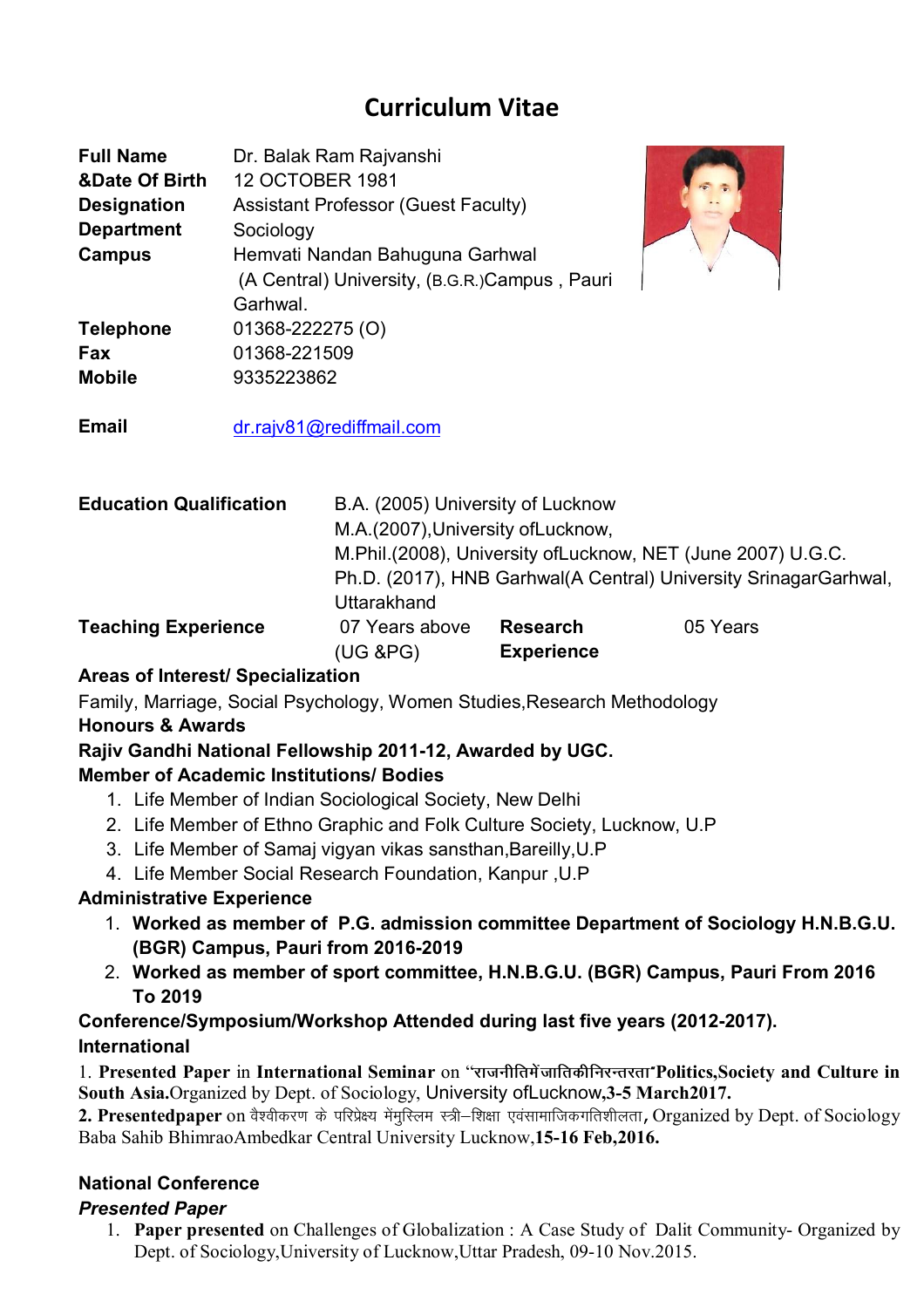- 2. Paper presented on **ughtha and interpreted** by the Department of Physics, Govt. Vivekanand P.G. College, Mahendragarh (C.G.),09 Oct.2015.
- 3. Paper presented on मुश्लिम स्त्रियों में घरेलू हिंसा : एक सामाजिक समस्या के सन्दर्भ में विवेचन' Organized by Department of Sociology Govt P.G. College Bindki, Fatehpur U.P., Venue 20-21 Sept. 2015
- 4. Paper presented on उच्चशिक्षामें एक्सलका योगदान,गुणवत्ता के सन्दर्भमें : एक विमर्शOrganized by the Department of Education Eram Girls Degree College Lucknow,20 Sept.2015.
- 5. Paper presentedon सुरक्षा एवं प्रमाणु नीति Organized by Dept. of History. DAV PG College Dehradun,20-21 jan 2015.

**6. Paper presented** on "मू" लमस्त्री–<sup>™</sup> एसा एवं सामाजिक गति" गिलता Organized by the Khawja Moinuddin Chishti Urdu, Arbi, Farsi University, Lucknow- Venue 5-7 March 2014.

7. Paper Presentedon आई0सी0टी0का शैक्षिकमहत्वOrganized by B.Ed Dept. Govt.P.G.CollegeKotdwara Uttarakhand,23-24 Dec 2013.

8- Paper Presentedon उच्चशिक्षा के बदलतेआयाम एवंचुनौतियाँ, Organized byMahamayaGovt.Degree College, Mahona,Lucknow,07-08 April 2012.

9- Paper Presented on सामाजिकअसमानता : समाजशास्त्रीय परिप्रेक्ष्य में, Organized by Dept. of Sociology, B.S.N.V. P.G.College,Lucknoe,25-26 Feb,2011.

10- **Paper Presented** onशिक्षा-स्वास्थय एवपरिवर्तनशीलपरिदृश्य : एक समाजशास्त्रीय विश्लेषणOrganized by Dept. of Sociology, NariSikshaNiketan P.G.College,Lucknow,03-04 March,2011.

11- Paper Presented onसामाजिकन्यायः ऐतिहासिकपरिप्रेक्ष्यOrganized byVidyant Hindu P.G. College, Lucknow,14 March 2011.

12- **Paper Presented** on Social Justice and Untouchability,Organized by Faculty of Law, University of Lucknow 14 April 2011.

13- Paper Presented onबदलतेपरिवारमेंमहिलाओं की स्थितिOrganized by Ethnographic and Folk Culture Society Lucknkow 27 Feb-01March,2009.

#### *Attended: National Workshop*

- 1. **Participated** in 7 days national**Workshop** ON **Research Methodology for Dalit Studies** Organized by Banaras Hindu University, Varanasi U.P.15 Jan-21 Jan 2017.
- 2. **Participated in 7 days national workshop ON Research Methods & Statistical Measures in behavioural Science** Organized by Mahatma Gandhi Kashi Vidhya Peeth, Varanasi, U.P. 8 Feb to 14 Feb 2017.
- 3. **Participated**in 7days**Workshop** ON Methodology of Social Sciences and Humanities,Organized by AryaMahila P.G. College Varanasi U.P.,28Jan-03Feb 2012.
- 4. **Paper presented on social exclusion : A sociological study,** One day national workshop on recapturing the thought of Dr. Ambedkar on democracy and dialogic subject a comparative philosophical perspective (Both Western & Dr. Ambedkar) Organized by center for the study of social exclusion & inclusion policy; BBA University, Lucknow, 29 Jan 2013.

## **BestUGC Care Publications :**

1-Rajvanshi, Balak Ram, Gender and Socio Cultural Transformation : A Sociological Study, Journal of Engineering Sciences, Volume 11, Issue 01, January 2020, ISSN No : 0377-9254, Impact Factor 6.54 (Scopus Indexed)

2. Rajvanshi, Balak Ram, Muslim Women's Position in Muslim Law : A Sociological Review, A Journal of Composition Theory, Volume 12, Issue 10, October 2019, ISSN No : 0731-6755, Impact Factor 5.7 (Scopus Indexed)

3. Rajvanshi, Balak Ram, Muslim Women's Education and Social Mobility in Perspectives of Globalization, Think India (Quarterly Journal), Volume 22, Issue 3, July-September 2019, ISSN No : 0971-1260 (UGC-Care)

4. राजवंशी,बालक राम, मुस्लिम स्त्रियों में कार्यशीलता एवं पारिवारिक सहयोग, Review of Researchसोलापूर, महाराष्ट्र, vol – 8, issue -8 May 2019, ISSN No 2249-894X (E) impact factor 5.7631 (Uif)

#### **Best Peer-Reviewed Publications :**

1. राजवंशी, बालक राम, उत्तराखण्ड की जनजातियों में बुक्सा जनजाति की शिक्षा का समाजशास्त्रीय विवेचन, राधाकमल मुखर्जीः चिन्तन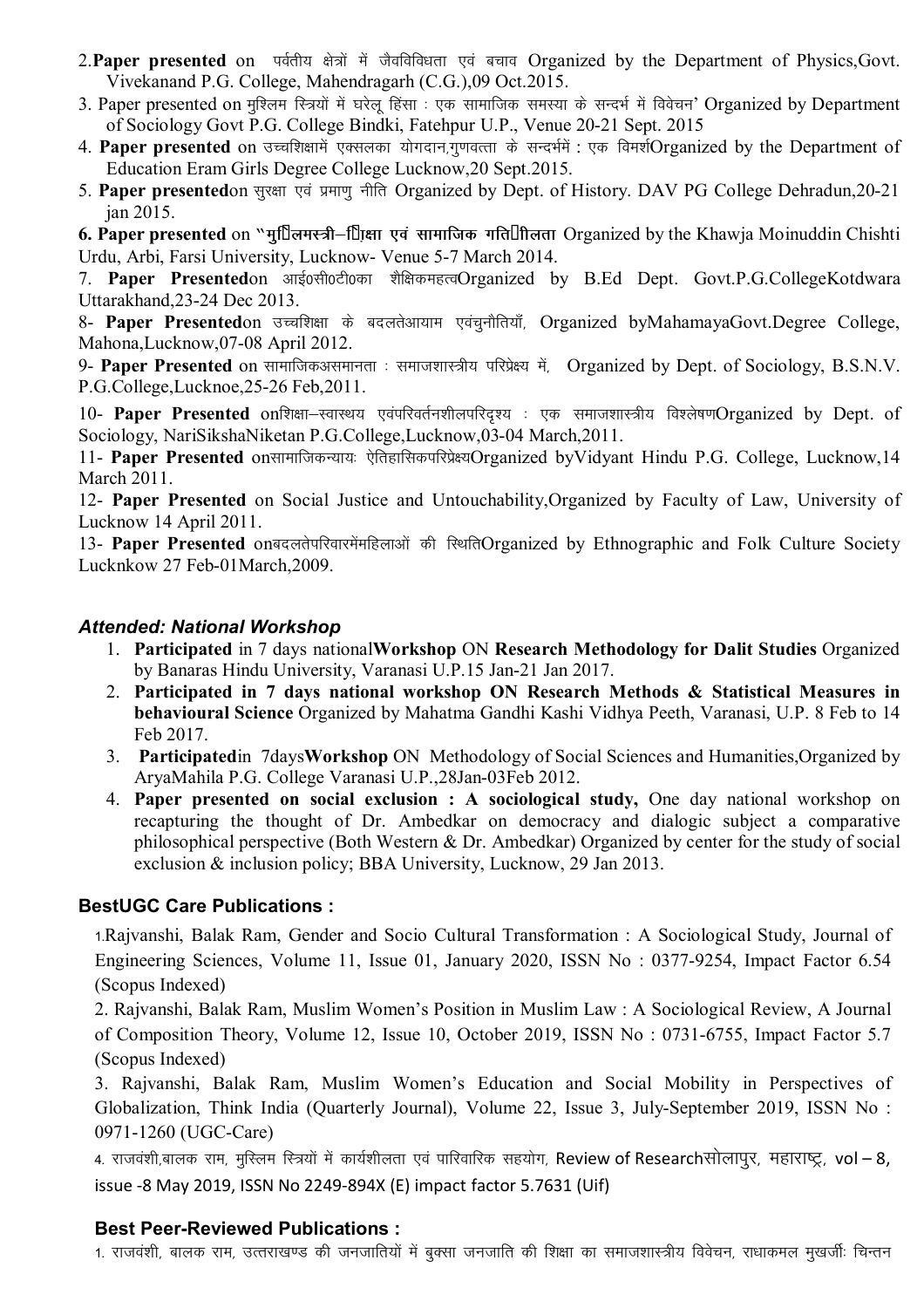परम्परा, बरेली, वर्ष 2013 अंक 2, 1 जलाई – 31 दिसम्बर, 2011, ISSN NO- 0974-0074, page no 138-141.

2-राजवंशी,बालकराम, मुस्लिम स्त्रियों में भूमिका संरचना एवं सामन्जस्यः एक समाजशास्त्रीय विश्लेषण, Periodic research journal Kanpur, Vol-5, issue 4, May 2017 ISSN NO 2231-0045 (P), 2349-9435 (E) impact factor 6.210 (SJIF) Page no 120-125.

3-राजवंशी,बालकराम, परिवार में परिवर्तनः संरचना प्रकार्य, Internationl journal of manegment & Social Science Vol-5, issue 6, June 2017, ISSN NO 2321-1784 (E) impact factor 6.178, Page no 306-315.

4-राजवंशी,बालकराम, पितृसत्ता के सन्दर्भ में नारीवादी दृष्टिकोणः एक समाजशास्त्रीया समीक्षा, Indian streams research journal, Sholapur Maharashtra, Vol-7, issue 5, June 2017, ISSN NO 2230-7850 (E) impact factor 5.1651 (UIF) Page no 5-9.

5-राजवंशी.बालकराम, मस्लिम समदाय में विवाह एवं तलाक : एक समाजशास्त्रीय विश्लेषण.अन्तर्राष्टीय हिन्दी एवं सामाजिक विज्ञान शोध पत्रिकाVol-4, Issue-4 (Oct-Dec 2016). ISSN-2348-2605,Impact Factor 3.849,Page No-1-7, (Online Journal).

6-राजवंशी,बालकराम, मुस्लिम स्त्रियों का शिक्षा एवं सामाजिक परिवर्तन के प्रतिदृष्टिकोण : एक समाजशास्त्रीय अध्ययन International Journal in Management and Social Science ,Vol-3,Issue-10 Oct 2015. ISSN-2321- 1784,Impact Factor 4.358,Page No 119-128, (Online Journal).

7-राजवंशी,बालकराम, वैश्वीकरण के परिप्रेक्ष्य में मुस्लिम स्त्री–शिक्षा एवं सामाजिक गतिशीलता, International Research Journal of Multi-Disciplinary Studies,Vol-1,Issue-3 Oct 2015. ISSN-2454-8499 (Online Journal),Page No- 65-76

8-राजवंशी,बालकराम, वैश्वीकरण के परिप्रेक्ष्य में मुस्लिम स्त्रियों पर शिक्षा का प्रभाव, Golden Research Thought vol-5,Issue-4 Oct 2015. ISSN-2231-5063,Impact Factor 3.4052 (UIF),Page No 1-8.(Online Journal).

9-राजवंशी,बालकराम, वैश्विक परिप्रेक्ष्य में छात्र एवं छात्राओं में आकर्षण एवं उपभोग के प्रति बदलते प्रतिमानः एक सामाजिक विवेचन, Research times A multi- Disciplinary international Research Refereed Journal, Kanpur, Vol-2, ISSUE 2 May 2012, ISSN-2231-0045, Page no 76-79.

10-राजवंशी,बालकराम, परिवर्तित हो रहे परिवारों में महिलाओं की प्रस्थितिः एक सामाजिक विवेचन, Nav jyoti AN Internatioanl journal all Research, Vol-1, ISSUE-1, 1 July-31 Dec 2011, Page no 78-82.

 $11$ -राजवंशी,बालकराम, परिवार में संरचनात्मक, प्रकार्यात्मक परिर्वतनः उ0प्र0 के एक गांव का समाजशास्त्रीय विश्लेषण, Research Analysis & evaluation AN Internatioanl Refereed Journal, Jaipur, Vol-2, ISSUE-21, June 2011, ISSN- 0975- 3486 (E), Page 139-140.

12. राजवंशी,बालकराम, मुस्लिम स्त्रियों की समस्याएँ और उनकी प्रस्थितिः एक समाजशास्त्रीय विवेचन, Research Analysis & evaluation AN Internatioanl Refereed Journal, Jaipur, Vol-3, ISSUE-26, Nov 2011, ISSN-0975-3486 (E), Page no 107-110.

 $13$ . राजवंशी,बालकराम, मुस्लिम स्त्री—शिक्षा एवं सामाजिक गतिशीलता वैश्वीकरण के परिप्रेक्ष्य, शोध समीक्षा एवं मुल्याँकन, AN Internatioanl Refereed Journal, Jaipur, Vol-3, ISSUE-32, Sep 2011, ISSN-0974-2832 (E), Page no 53-55.

14. राजवंशी, बालक राम, दलितों में असमानता के आयामः एक वैयक्तिक अध्ययन, तलाश शोध पत्रिका, वर्ष 1, अंक 1, मई 2013, ISSN NO- 2319-8427, page no 5-7.

#### **Publish Books: -**

- **1- jktoa"kh] ckyd jke] lkekftd euksfoKku, v[k.M ifCyf"kad gkml] ubZ fnYyh] ¼2019½]ISBN : 978-93-88998- 80-2**
- **2- jktoa"kh] ckydjke] eqfLye fL=;ksa esa f"k{kk ,oa lkekftd xfr"khyrk] Lulu.com publication united states (2017) ISBN- 978136566835-7.**
- **3- jktoa"kh] ckydjke] ledkyhu Hkkjrh; lekt ,oa leL;k,¡ ] Lulu.com publication united states ¼2016½] ISBN-978136564255.**
- **4- jktoa"kh] ckydjke] ifjokjesaifjorZu % lajpuk&izdk;Z] ] Lulu.com publication united states¼2016½] ISBN-9781365642562.**
- 5- राजव"ी,बालकराम, समाज"ास्त्र : एक समग्र अध्ययन, अध्ययन पब्लि"ार्स एण्ड डिस्ट्रीब्यूटर्स, (2016), ISBN-